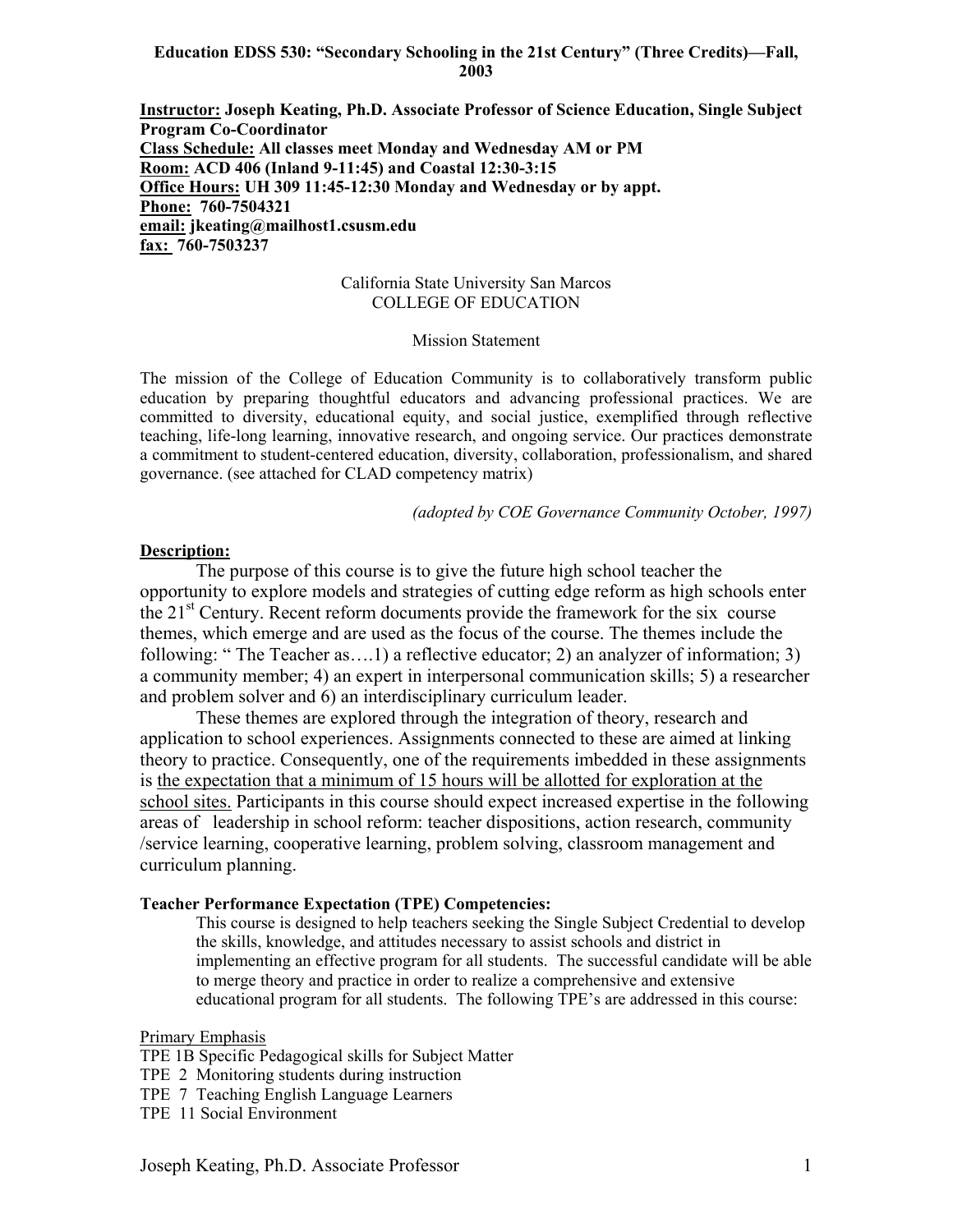Secondary Emphasis:

TPE 3 Interpretation and use of assessments

TPE 5 Student Engagement

TPE 8 Learning about students

TPE 12 Professional, Legal and ethical obligations

# **Required Texts:**

*Schools of the 21st Century*. Customized Text. Joseph Keating

*Rethinking High School—Best Practice in Teaching, Learning, and Leadership (*2001) Daniels, Bizar and Zemelman. Heinemann.

*Observation Skills for Effective Teaching* (2000)*)* Gary Borich , *(Merrill)* to be used in EDSS 511

# **Additional Readings: recommended but not required**

*Second To None: A Vision of the New California High School* (California Task Force) (1994).

*The Good High School--Portraits of Character and Culture (Harper)* Sarah Lawrence Lightfoot (1983).

*Classroom Instruction that Works..Research Based Strategies for Increasing Student Achievement (2001)* Marzano, Pickering and Polluck. American Association for Curriculum Development.

**Objectives:** upon completion of this course the student will be able to demonstrate knowledge, understanding, appreciation and practical skills for applying.......

1. Characteristics and practices of the 21st Century reformed high school;

- 2. Disciplinary and interdisciplinary learning and instruction;
- 3. Service learning;

 4. Multiple strategies for inclusive education (including specially designed academic instruction in English--SDAIE): problem solving/creative thinking, cooperative learning, classroom management and authentic assessments;

- 5. Action research as a means to evaluate educational practice;
- 6. Observation/reflection as an integral part of practice.

# **Course Schedule and Related Readings:**

Expectations are that assignments will be completed when due for both group and individual efforts.

# **Session Tentative Topic Readings and \*Assignments Due Next Class**

# **#1-2 (Tuesday September 2 and Wednesday September 3: Orientation)**

Orientation: Introduction to Cooperative Learning through Communication Skills Games #1 (Verbal and Non-Verbal Communication Skills and Problem Solving Game #1 (Gum Drop Towers); Program considerations and assign course coordinators

Assignments:

- 1) Read Teacher Dispositions in Syllabus and rate yourself with justification on each for classroom discussion (assign peer buddies for semester)
- 2) Read syllabus / assignments
- 3) Read "Second to None" and "Breaking Ranks" summaries in customized text

# **#3 Monday September 8**

 1) Syllabus/Texts/Assignments overview/ Introduction to the "Teacher as a Reflective Educator and "Teacher as an analyzer of Information"

 2) In Class discussion of reform movement ideas: "Teacher Dispositions" "Second to None and Breaking Ranks"

# **Assignments:**

Joseph Keating, Ph.D. Associate Professor 2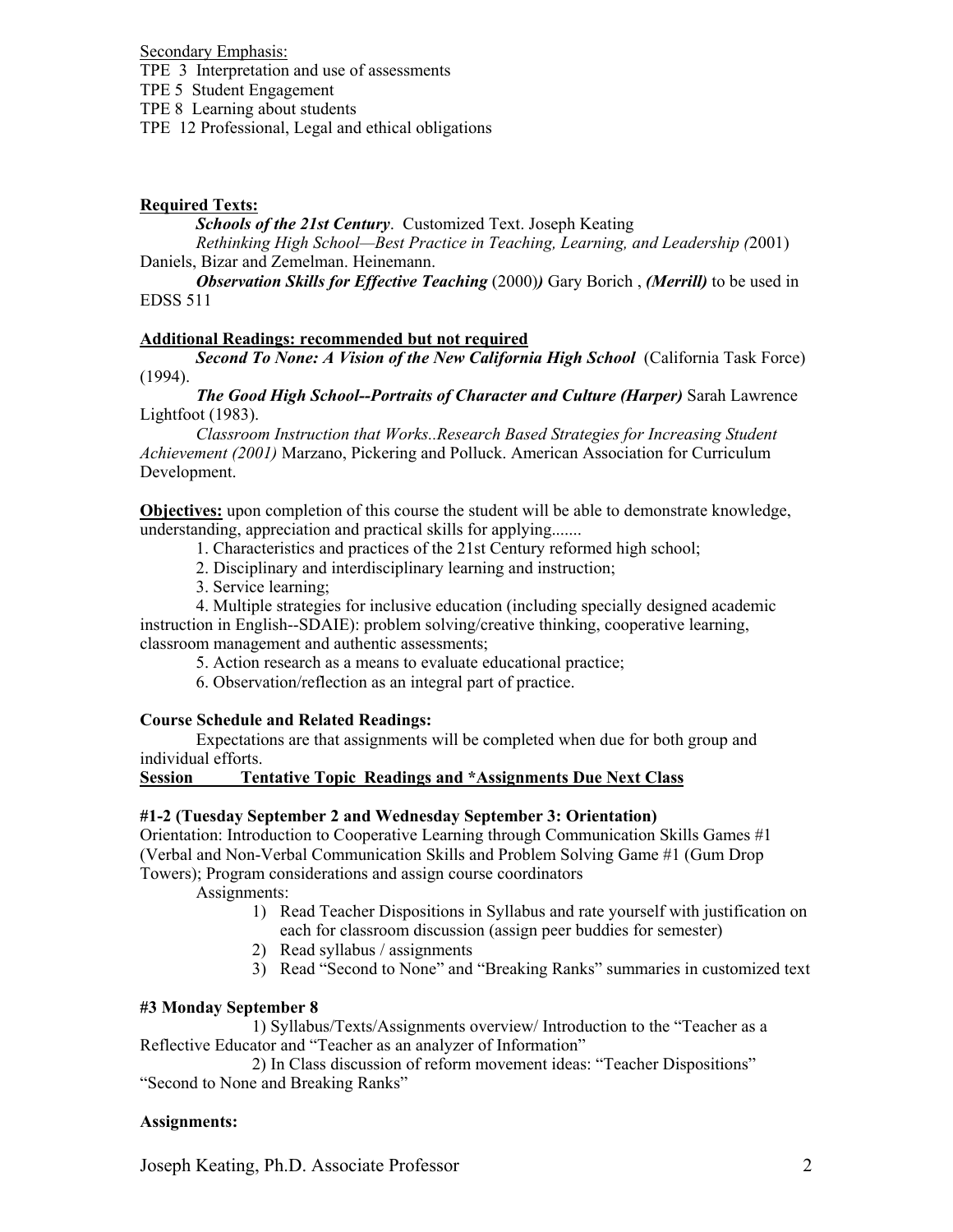**1) Read introductory Ch 1 and final Ch.13, and assigned chapter of "Rethinking High School: BPHS" for Jigsaw: Reading Log of assigned chapter only** 

2)**Read "Dine Philosophy of Learning" (Benally): p199 in Keating no reading log but (Prompt Question one page response on: Should spirituality be part of your teaching? Explain?)** 

**3)Read "Synthesis of research…reflective thinking" p3 Keating no reading Log (Prompt Question—one page on : How could you incorporate personal reflection and student reflection into your own teaching?)** 

#### **#4 (Wednesday September 10)**

 **1)** Jigsaw 2 of "Rethinking High Schools" (Generate Summary of Major Ideas) 2) Discussion of two reading prompts (#2 and #3 above)

3)Video: Second to None

4)Closure/Questions/Quickwrite

#### **Assignments:**

**1) Read Article on Action Research "A Collaborative Action Research Model…" (Keating and Baldwin) in Customized Text p137-169: Reading Log** 

#### **#5 (Monday September 15)**

- **1)** Introduction to the "Teacher as a Researcher": School Culture/ Ethnographic Study Assignment Overview/explanation pp.146, 156-7
- **2)** Introduction to Classroom Observations (Borich) "Why Observe?"
- **3)** Closure/Questions/Quickwrite

#### Assignments:

# 1) **Read Borich Chapter One: Reading Log**

**2)Ethnographic Group Study of School Site: group oral and written report (due September 29)** 

#### **#6 (Wednesday September 17)**

1) Overview of "Teacher as a Problem Solver" Discussion of Problem Solving Assignment Prompt

#### 2) **Problem Solving Activity #2 (in class): Superlinks**

- 3) Odyssey of the Mind International Problem Solving Model Program
- 4) Discussion of Reading from Borich Chapter One
- 5) Closure/Questions/Quickwrite

#### **Assignments:**

**1) Read Borich Chapter Two (Reading Log)** 

**2) Read "Student acquisition of cooperative learning skills…" in Customized Text p73-90 Keating: One page prompt: Overview a the problem solving assignment (use #3 below as the context) that incorporates cooperative learning as a strategy—explain the logistics of how you will organize the lesson in terms of cooperative learning** 

**3) Read pp.173-191 Keating (Introduction to Problem Solving Model) (no reading log) Prompt: Prepare a one page overview/example of a problem solving assignment that you could use with your students within your discipline (should include an objective, procedures and assessment)? Note # 2 and #3 are combined a one assignment with two pages maximum** 

#### **#7 (Monday September 22)**

1) Discussion of Borich in Chapter 2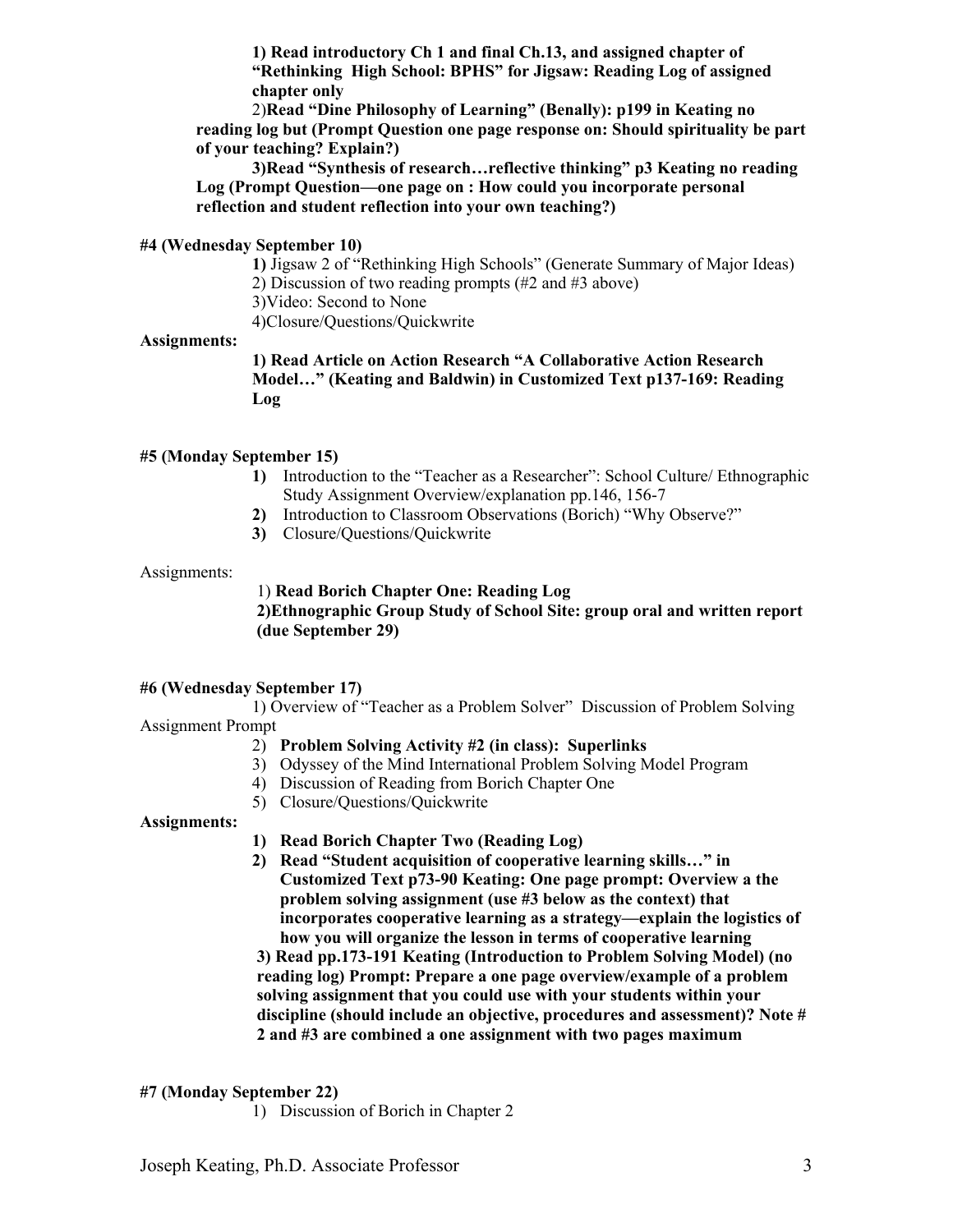- 2) Discussion of cooperative learning and problem solving models and question prompts (theme: "The teacher as an interdisciplinary leader and problem solver")
- **3) Cooperative Learning Communication Skills Game #2 Epstein's Five Stage Rocket**
- 4) Closure/Questions/Quickwrite

# **Assignments:**

**1) Read Borich Chapter 3 (reading log)** 

**2) Jigsaw of Related Journal Articles P207-331 Keating--- (choose total of three plus "Diary of Cross Country Runner" —include at least one from each category)—Reading Logs due—Oct 27)** 

# **#8 (Wednesday September 24)**

- 1) Discussion of Borich Ch.3
- 2) In class Preparation Time for Ethnographic Study
- 3) Meet with peer buddy on Teacher Dispositions
- 4) Closure/Questions/Quickwrite

# **Assignment: Ethnographic group oral and written report due next class**

# **#9 (Monday Sept. 29)**

- **1) Ethnographic Group Study Presentation (oral and written reports)**
- **2)** Closure/Questions/Quickwrite

#### **Assignments:**

- **1) Read article on Service Learning in Keating "Incorporating Service Learning into a High School…"(Keating) p35-53 (Reading Log)**
- 2) **Read Borich Ch 4 (Reading log)**

# **#10 (Wednesday October 1)**

- 1) Discussion and overview of Service Learning and Action Research assignments (theme: "The Teacher and the community")
- 2) Discussion of Borich Ch 4 and Overview of Borich observational team assignment (handout)
- 3) Closure/Questions/Quickwrite

# **Assignment: Inclusive Education: read pp.103-126 (no reading log) One page prompt: Is inclusive education different from 'just good teaching'?**

# **#11 (Monday October 6)**

- 1) Universal Lesson Planning overview (for use with Service Learning project)
- 2) Discussion of reading prompt on Inclusion of all students including second language learners (SDAIE): Student Presentation of a SDAIE Lesson (all done in class)
- 3) Closure/Questions/Quickwrite

# **Assignments: 1) Continue to work on planning of long term group projects: 1) Service Learning; 2) Action Research and 3) Borich Observational Study**

 **2) Action research proposals due Wednesday** 

# **#12 (Wednesday October 8)**

 **Conferences on Action Research proposal (individual drafts due) scheduled by appointment in small teams for 30 minutes**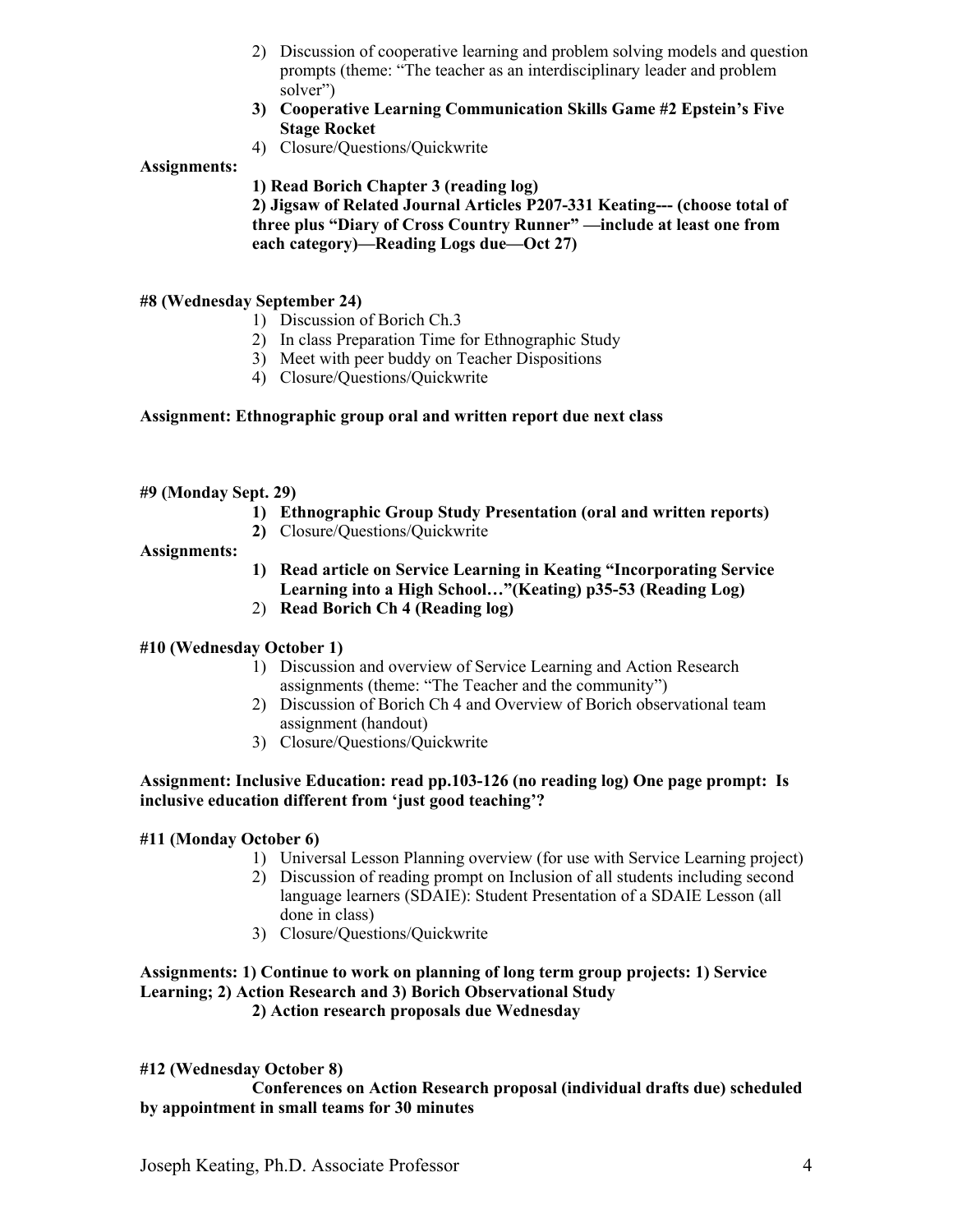**Assignments: continue to work on Service Learning, Action Research Proposal, Aiming High Jigsaw and Borich Observational Study** 

**#13 (Monday October 13) work independently on Service Learning and Action Research and Borich Observational study— no class**

# **#14 (Wednesday October 15)**

**1) Special Presentation by Diana Sanchez Coordinator of Career Center on job skills for teachers on writing Resumes and cover letters Part 1** 

#### **#15 (Monday October 20)**

1**) Borich Observational Skills team presentation 2) Cooperative Learning Communication Skills Game #3 (Leader of the Pack)**  3) Closure/Questions/Quickwrite

**Assignment: read pp.59-70 "Classroom management" Keating no log—one page outline of what strategies you would incorporate into your first classes to establish an effective classroom management/climate** 

#### **#16 (Wednesday October 22)**

1) Overview of classroom management techniques Part 1 "Compassionate Discipline Model

2) Simulations of common classroom management strategies

3) Students prepare and present outline of ideas for lessons related to management/climate overview

4) Closure/Questions/Quickwrite

# **Assignment: Service-Learning group presentation and written report**

#### **#17 (Monday October 27)**

- 1) Service Learning group presentations and papers due
- 2) Classroom Management Pt 2 Hardcore discipline problems and bullying
- 3) Hand in Jigsaw of selected articles from customized text (Keating)
- 4) Closure/Questions/Quickwrite

# **Assignments:**

**1) Action Research Project Presentation and Paper due in Reflections Class on December \_\_\_** 

# **Overview of Assignments**:

1) Specific details of each assignment are included below as well as in the text and will be given in class at the appropriate time: a grading sheet will be used to keep track of these

2) Expectations are that are assignments will be professionally done (i.e. typed and at the highest quality level representative of graduate work)

3) Citations should always be used when utilizing information from another source

4) Punctuality and attendance is essential and missed assignments and classes will be excused only for highly unusual circumstances. Any assignments that could be made up from missed days (not all could since they are group and interactive) will only count a maximum of 1/2 the possible maximum value since discussion/reflection of these assignments in class is an essential part of the process.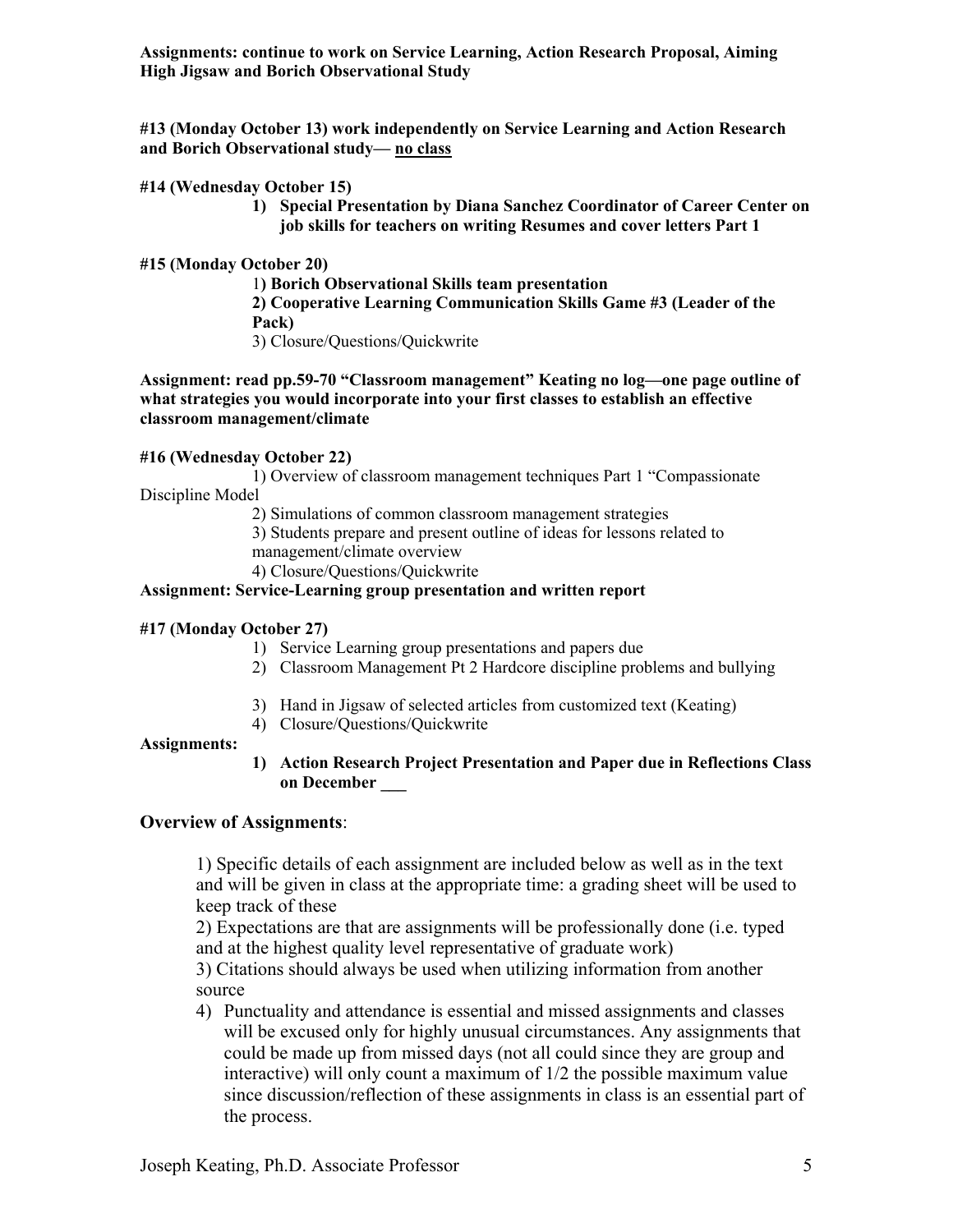# **Brief Synopsis of each assignment:**

# **#1 Teacher Dispositions:**

A variety of practitioner and university research suggests the importance of linking affective objectives (feelings, attitudes, values, and social behaviors) to all cognitive objectives (mental operations, content knowledge) in all subject areas (Roberts and Kellough, 2000). Krathwohl, Bloom and Masia (1964) developed a useful taxonomy for teachers to use in defining and implementing affective objectives. These student behaviors are hierarchical from least internalized to most internalized: 1) receiving; 2) responding; 3) valuing; 4) organizing; 5) internalizing and acting. There is a correlation between students' academic success and the degree to which teachers incorporate these affective objectives (Roberts and Kellough, 2000; Baldwin, Keating and Bachman, 2003).

In order for teachers to facilitate and integrate these affective expectations into their own teaching, it is essential that they demonstrate corresponding personal attributes (characteristics, qualities) in their own learning. In light of this, it is critical for preservice teachers to be given an overall dispositional model (a range of these personal attributes) that can be used by them, as future teachers, and that illustrates the importance of and encourages the practice of these attributes. This dispositional model generally reflects the high expectations of quality teaching such as enthusiasm, positive attitudes, positive interactions and supportive interpersonal relationships within the teaching environment. In summary, there is a general consensus within the educational community that these attributes are considered highly desirable professional qualities in teachers (with an obvious range of individual manifestations) that will assist in promoting successful teaching and learning outcomes (Stone, 2002; McEwan, 2002; Dewey, **1910).** 

# **Scoring Criteria**

Each of these seven attributes will be scored on a 4-point rubric and then averaged (to be 10% of the course grade). Demonstrated improvement for an individual in any area will be used as a strong consideration in the scoring of these attributes. Peer input and intermediate conferences will assist in formative assessments.

4 = Exceeds **expectations:** Student has demonstrated an especially high level of functioning with respect to this attribute (no sub par examples)

3 = Meets **expectations:** Student has demonstrated an acceptable level of functioning with

Respect to this attribute (some qualities may be high while others are more limited; while there is room for continued growth, this student is generally solid; no concerns exist)

2 = **below expectations**: Student has demonstrated inconsistent levels of functioning with

Respect to this attribute; the student is on his/her way to meeting expectations, but needs time or a conscientious focus on this attribute in order to do so (numerous limitations or examples noted)

1 = well **below expectations**: Student has demonstrated a low level of functioning with respect to this attribute (serious overall limitations noted in this area)

# **Generally Accepted Attributes of Highly Effective Teachers (As seen in pre-service programs)**

(Roberts and Kellough, 2000; Stone, 2002; McEwan, 2002; Baldwin, Keating and Bachman, 2003; Johnson and Johnson, 1994; COE Mission Statement, 1997)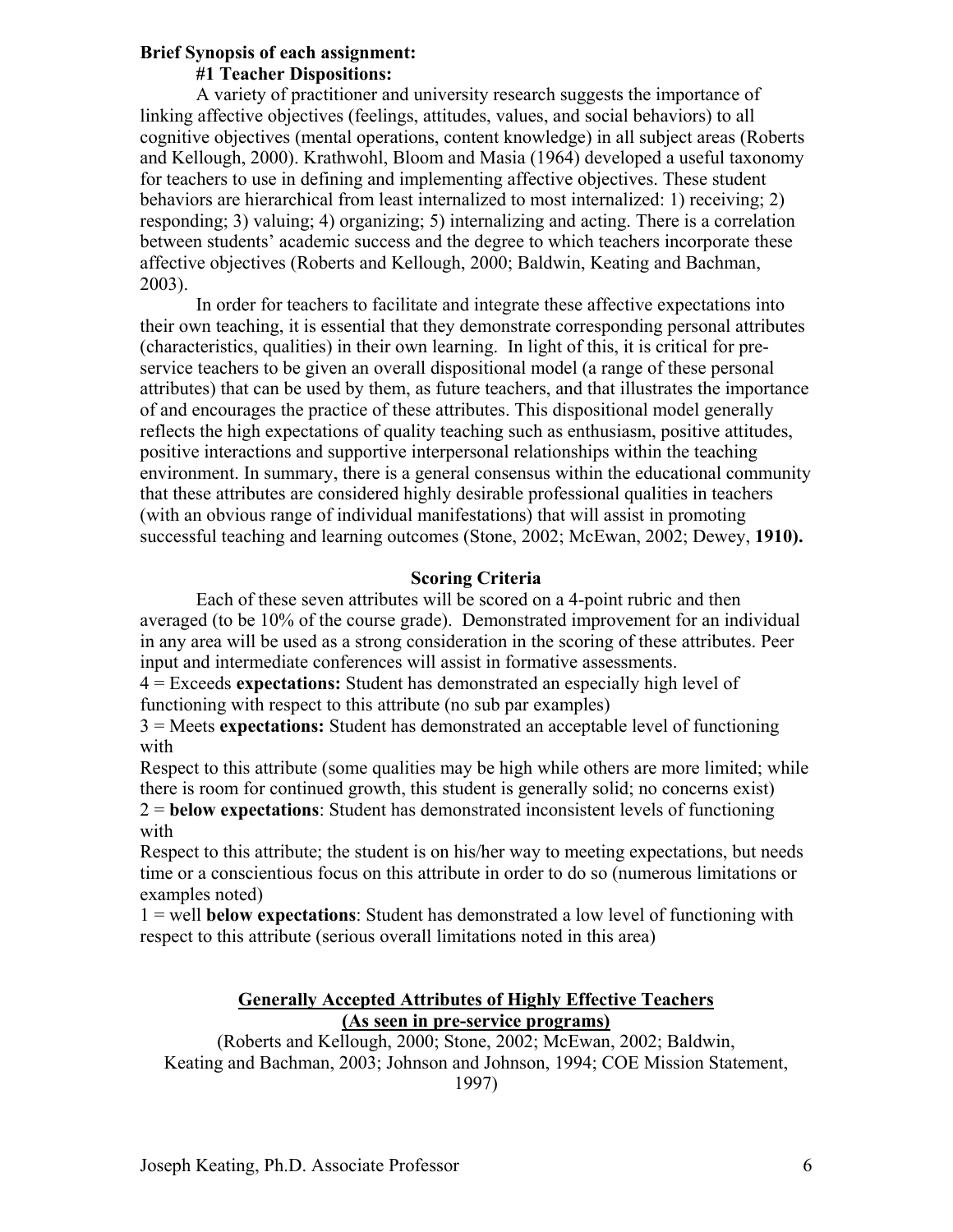The following will be used as a guideline to assess the level of attainment (and progress) in demonstrating these attributes.

- 1) **General classroom attendance, promptness, and participation:** is on time, respects time boundaries (breaks, etc.), regularly attends class, and actively participates.
- 2) **Attention to classroom discussion protocols** (per Epstein's Five Stage Rocket)**:** respects time limitations, recognizes and respects the perspectives of fellow classmates, gives wait time, listens actively, uses non-interruptive skills, mediates disagreements by working to understand others' perspectives and finding common ground, genuinely encourages all to participate.
- 3) **Social and cooperative skills (as illustrated in cooperative projects)**: assumes responsibility of one's roles, is open to consensus and mediation, effectively communicates ideas, attends group meetings, is dependable, respects others' ideas, expects quality work from self and colleagues, manages time effectively, uses organizational skills and leadership skills, is assertive but not aggressive, uses reflection as a means of evaluation, motivates and offers positive reinforcement to others.
- 4) **Attention to assignments:** meets time deadlines, produces quality products, responds cooperatively to constructive criticism, uses rubrics or other stipulated criteria to shape an assignment, prioritizes tasks and performs/supervises several tasks at once.
- 5) **General classroom demeanor:** is professional, creative, kind, sensitive, respectful, has a sense of humor, is supportive of fellow classmates and instructors; recognizes others' perspectives as valid and works to include all "voices" in the classroom; is aware of and responsive to issues and behaviors that might marginalize colleagues in the classroom.
- 6) **Flexibility:** is responsive when reasonable adjustments to the syllabus, curriculum, schedule, and school site assignments become necessary (common to the educational arena); can work through frustrations by problem-solving with others and not letting emotional responses dominate or impair thinking; "bounces" back easily; can work calmly under stress.
- 7) **Openness to and enthusiasm for learning:** can engage with a variety of educational ideas with an open mind and a sense of exploration; demonstrates passion for and metacognition of learning across the curriculum and within discipline areas; takes advantage of learning opportunities and seeks out additional opportunities for learning.

**#2 Problem Solving (Competitive/Non-competitive Model):** the value of problem solving is demonstrated and discussed through two open ended problems completed in class: Gum Drop Towers and Superlinks. These will model the competitive-noncompetitive model that can be effectively applied to a high school classroom. In addition, this will be linked to a later reading assignment (Keating, A Problem Solving Model, Customized text) will ask the student to design his or her own problem solving assignment for his or her discipline. Description details will be provided in class.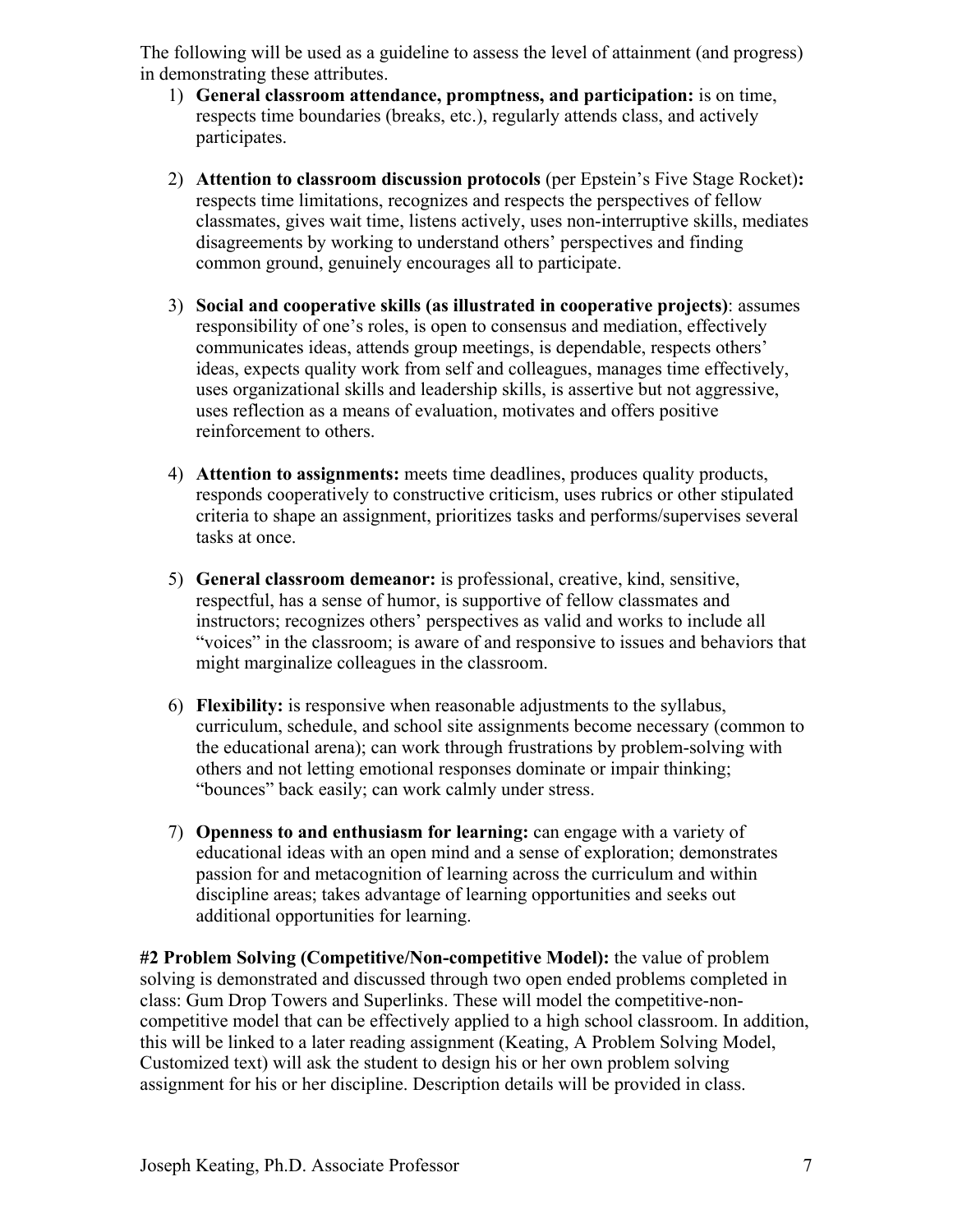**#3 Cooperative Learning Simulation Games:** Three classroom simulation games will be demonstrated and completed in class that will assist in developing those skills and protocols essential to working effectively in a cooperative team both as a participant during this program and with one's own students. These are called: Epstein's Five Stage Rocket, Verbal –Non-Verbal Communication and Leader of the Pack. Description details will be provided in class.

**#4 School Ethnographic Study Presentation:** Students will select a school site and as a team design a plan to visit the site in order to collect data and information from a variety of sources that might include: interviews, observations, documents, surveys, video/still photography etc. Using this information they will present a cohesive ethnographic overview of that school site for other members of the class. This presentation (both written and oral) has the multiple purpose of: jigsawing information about areas schools and introducing the student to the process and value of ethnographic and (or) action research. Other assignments will build on this foundation in teacher lead research including the Borich Observational Study and the Action Research as part of the Servicelearning project. Description details will be provided in class.

**#5 Reflective Reading Logs and (or) Prompts:** Students will reflect on a variety of reading assignments and respond with either a written reading log (description details provided in class) or as a response to a prompt associated with that reading (description details provided in class). Rubrics will be used to evaluate student responses to both the logs and the prompts---the purpose of which is to model evaluation techniques that can be applied to one's own student journals.

# #6 A **Service Learning/**

In teams as individuals students will explore the feasibility of integrating community service-learning to a particular school site. A variety of resources such as Maryland Best Practices in Service-Learning will be used as a basis to understand how service-learning is effectively implemented in high schools. This assignment also includes exploration and investigation of (any) existing school programs as well as availability of community resources (parents, businesses and individuals) that might assist in implementing or upgrading service-learning as part of the regular school curriculum. The final outcome of this assignment will be a group or individual oral presentation and written report that includes and implementation curriculum plan for service learning. and an action research proposal ( introduced in Assignment #4 Ethnographic Study) that could be used to evaluate the effectiveness of the curriculum plan when implemented. Description details will be provided in class.

#6 B **Action Research Project proposal, oral presentation and written report**: Continuing with the teacher as researcher theme (action research), and following experiences gained in the ethnographic study and the Borich Classroom observation study, individuals (teams may be acceptable in some cases) will design action research proposals to critically and formally investigate some aspect of their own curriculum, strategies or overall classroom climate. The process will include the following procedures: write up a proposal and meet with the instructor and other students for input during the first 8 weeks (see Keating customized text for proposal details). The action research project itself is conducted in the second 8 weeks during beginning student teaching. During reflections classes, an oral presentation as well as a written summary will be given that explains the proposed problem, research techniques, findings and implications.

**#7 Attendance/Participation:** see Teacher dispositions and attendance expectations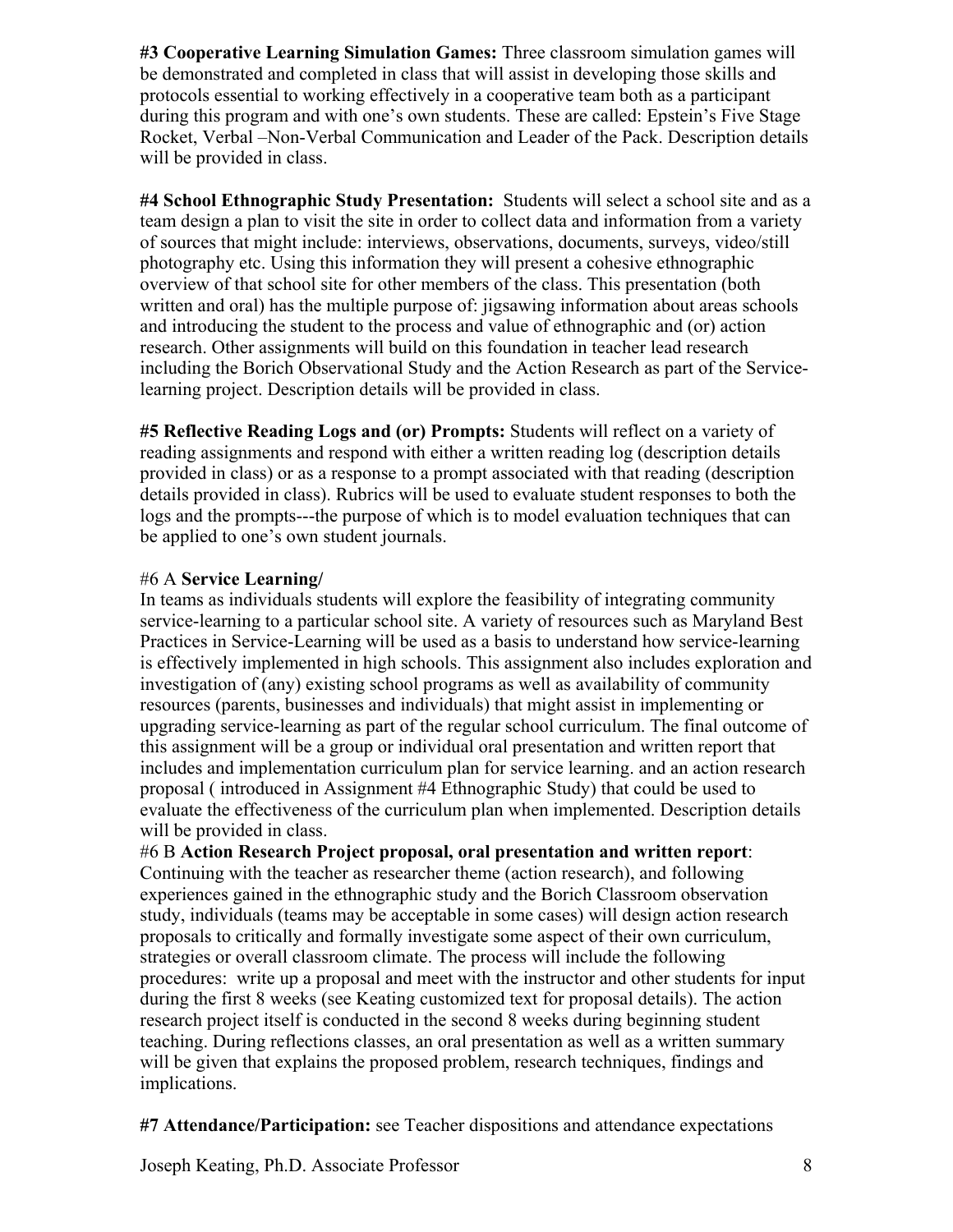#8 **Borich Classroom Observation Assignment:** This assignment builds on skills and knowledge in the area of teacher-research (action research) applied and integrated in the School Ethnographic Study (#4) and Teacher as Researcher (Action research project (#6 B). In this assignment the student will have the opportunity to practice a variety of observation/data collecting techniques as discussed in the Borich reading assignments. They will work in teams that focus on one lense to gather, analyze and synthesize data gained from these classroom observations and present their findings in both an oral and written format. Each of five teams will present findings from five of the eight lenses discussed in Borich (in EDSS 531 the other three will be explored). Description details will be provided in class.

#9 **Jigsaw on text by Daniels et al: "Rethinking High Schools (Best Practices)"**: This assignment models the Jigsaw 2 model per Slavin (1995). Students will read introduction and final overview chapter plus assigned one. They will meet with others that have read these (expert group) and make a short oral presentation to the whole class (main group) in order to "teach" and evaluate the understanding of the concepts found in the assigned chapter. The purpose of this assignment is to: 1) model Jigsaw 1 and 2; 2) demonstrate/ mode a method of making students responsible for learning and teaching concepts to fellow classmates; 3) overviewing large amounts of information in a relatively short time frame.

**#10 Quickwrites:** An effective authentic evaluation method for the teacher and the student to determine what has and what has not been learned. At the conclusion of some classes students will be asked to write a brief overview of: 1) what they learned in class that day; 2) what questions they need answered; 3) general comments (mechanism to thank teacher or ask for assistance). The instructor can use the student responses to this Quickwrite as a basis to review the last class, answer common questions (in class) or specific questions to the individual student (on the paper).

**#11 Directorships: (optional extra credit)** Students will select classroom specific roles/responsibilities, assuming the leadership for the year in assisting all members of the cohort in some educational or social function. Specific details and available directorships will be discussed in class. This assignment has multiple purposes all readily transferable to the high school classroom setting that include teaching responsibility, leadership and social accountability. It is directly linked to the teacher dispositional assignment (# 1).

# **Point Values of Assignments (see also grade sheet)**

1) Teacher Dispositional Skills (Instructor, Student and Peer input) (10 pts.)

2)Problem Solving: (Gum Drop Towers and Superlinks) (10 pts.) **TPE 1,2,3, 5, 7, 11**

3)Cooperative Learning Simulation Games (three) (10 pts) **TPE 1, 2, 3, 5, 7, 8,11**

4) School Ethnographic Study Group Presentation (10 pts.) **TPE 8, 11, 12**

5) Reflective Reading Logs and Prompts (Journals) (20 pts.) **TPE 7, 8, 11, 12**

6) A) Service Learning (10 points) **TPE 1, 3, 5, 7, 11**

6) B) Action Research Project proposal, oral presentation and written report (15 pts.) **TPE 2, 3, 8, 12**

7) Attendance/Participation (15 pts.)

8) Borich Classroom Observation Assignment (10 pts.) **TPE 1, 2, 3, 5, 8, 11**

9) Jigsaw on "Rethinking High Schools (Best Practices)" (5 pts.) **TPE 5,8,11,12**

10) Quickwrites (5pts.) **TPE 2, 3, 5, 7, 8**

11) Directorship (extra credit 5 pts.) **TPE 3, 5, 8, 11, 12** 

Total  $= 120$  pts. Possible

Joseph Keating, Ph.D. Associate Professor 9